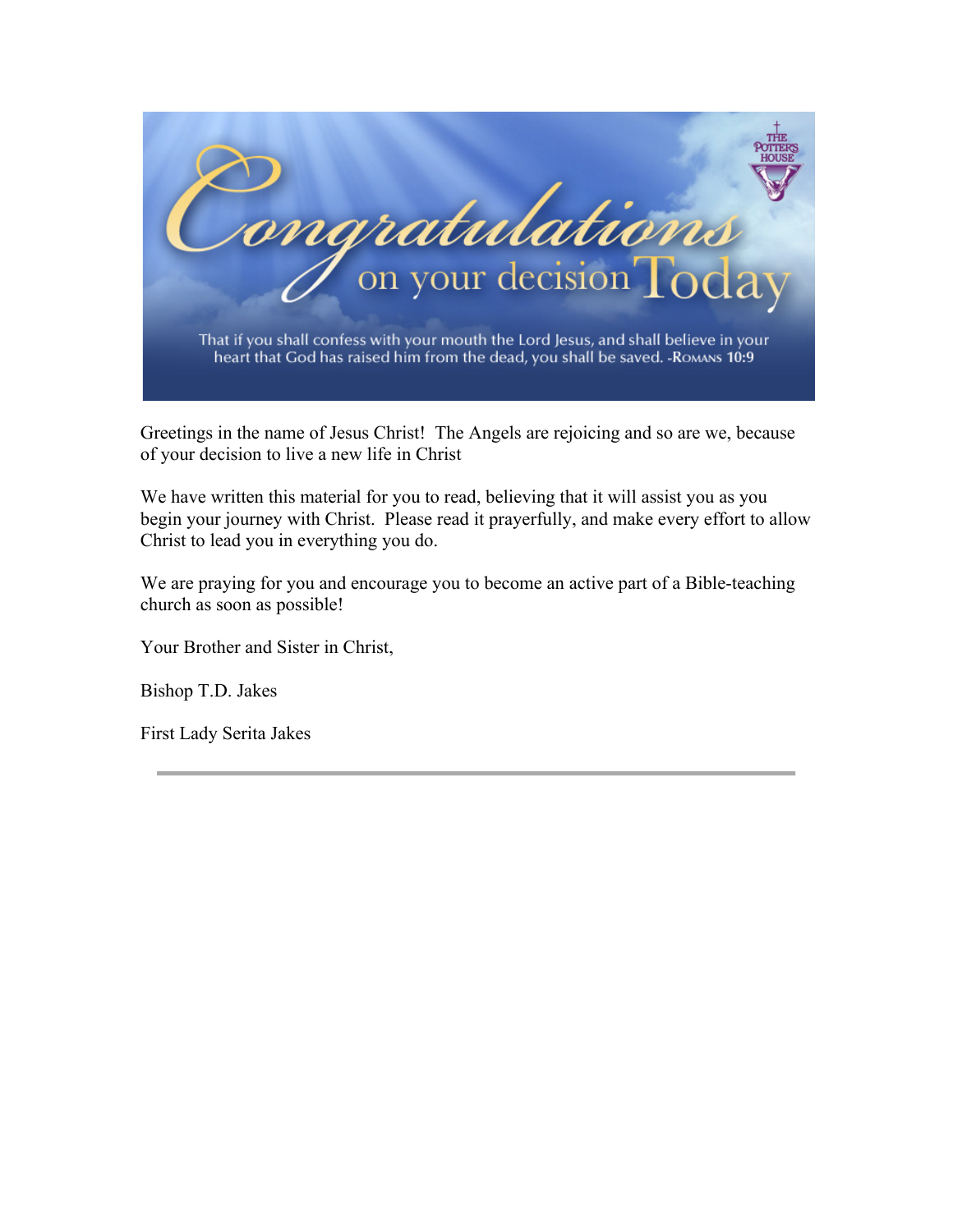### **Welcome to the body of Christ The Most Important Decision of Your Life!**

Throughout life you have made certain decisions about what you believe; whether it concerns politics, religion, what house you will buy, or who you will marry. There are times when decisions in life can be difficult. Sometimes, it is just a matter of gathering all of the information and facts and drawing an intelligent conclusion. The decisions you will make as you read this information can bring healing, growth, and restoration into every aspect of your life.

Let me ask you this very important question: If you died today, where would you spend eternity?

The Bible says," For God so loved the world that he gave his one and only Son, that whoever believes in him shall not perish but have eternal life." (John 3:16)

You see, God loves you and He has a great plan for your life. He wants everyone to accept His free gift of salvation and everlasting life.

Let me ask you another question: If you believed something that was not true, would you want to know the truth?

Perhaps, like most people, you believe that just because you are a good person you will go to heaven. However, Romans 3:23 says, "…all have sinned and fall short of the glory of God." Does that include you? Romans 6:23 goes on to say, "…the wages of sin is death." You see, God knows we desire to live an upright and moral life. He knows that we basically want to do the right thing. More importantly, He knows that as humans we are weak and at times are unable to overcome sin in our lives. For that reason, He sent His Son, Jesus, as a substitute to die for our sins. You see, there is power in the shed Blood of Jesus Christ. When we go to God and ask forgiveness of sin, the Blood of Jesus covers our sins. It says, "We are no longer guilty."

# **Salvation. It's a Free Gift**

Receiving the gift of salvation is so simple. All you have to do is invite Jesus Christ into your life to be your Lord and Savior. Ephesians 2:8-9 says, "For it is by grace you have been saved, through faith; and this not from yourselves, it is the gift of God; not by works, so that no one can boast."

Now that you know it is a free gift, the only other thing you need to know is how to receive this gift. Once again, it is not hard. Romans 10:9-10 says, "That if you confess with your mouth, "Jesus is Lord," and believe in your heart that God raised him from the dead, you will be saved. For it is with your heart that you believe and are justified, and it is with your mouth that you confess and are saved." In other words, all you have to do is pray from your heart this simple prayer.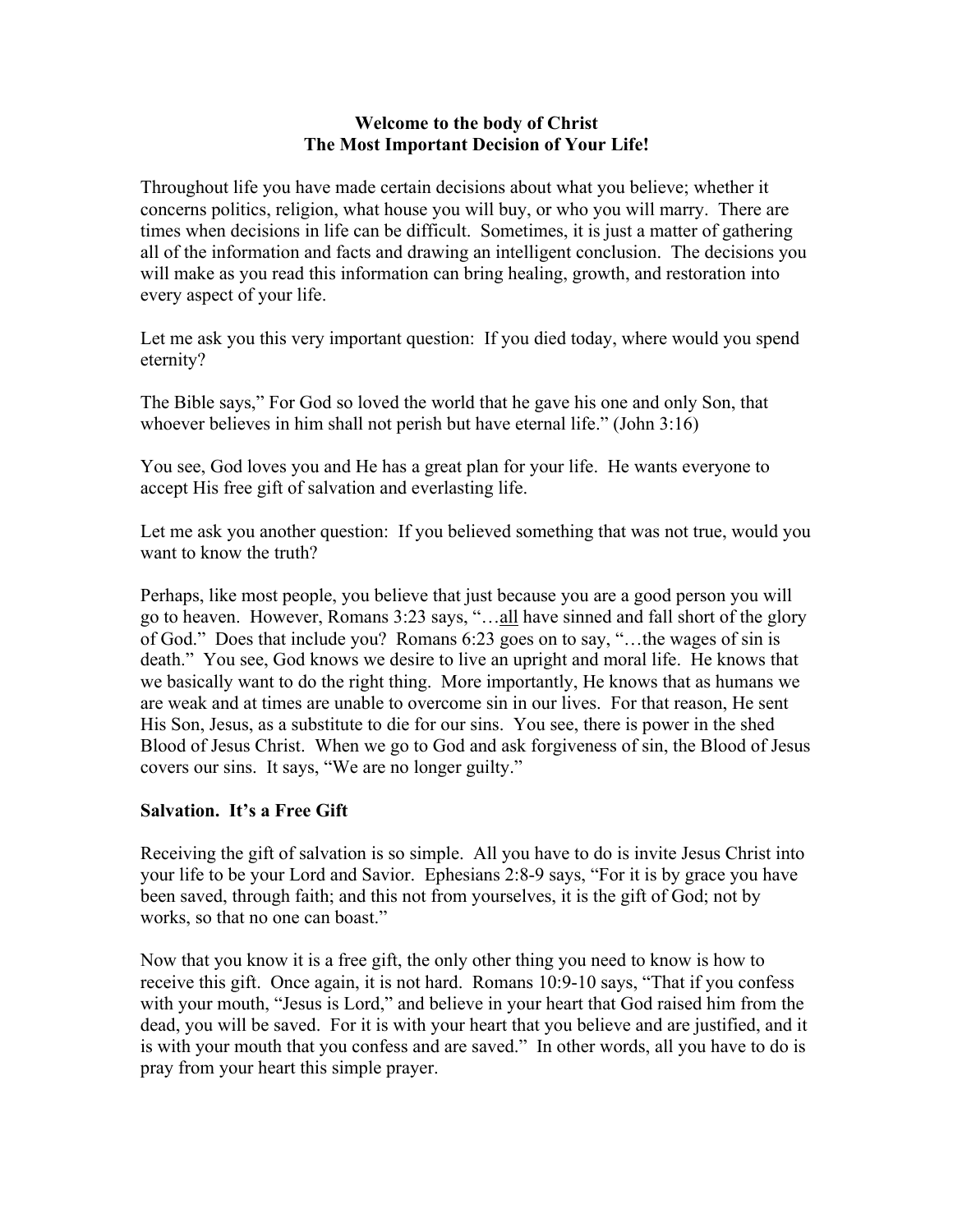### **Lord Jesus,**

I ask you to come into my life, to be my Lord and Savior. I believe You died for my sins and rose victorious over death. I ask You to forgive me of all my sins. I turn from my sin today, only to follow Jesus Christ all the days of my life. Lord, I give you all of my pain, all of my hurts, all of my fears, and all of my infirmities. Today, I receive total and complete healing in my life. Because of the shed Blood of Jesus Christ, from this day forward, I am a new creation in Christ Jesus.

Thank you Lord!

### **Joining the Local Church**

God places great emphasis on being involved in your local church. In Hebrews 10:25, the Word says, "Let us not give up meeting together, as some are in the habit of doing, but let us encourage one another – and all the more as you see the Day approaching." You see, members of a church have an obligation to one another. They are to encourage and pray for one another. There are also special blessings that come to you when you join the local church. You will come under the prayer covering of your Pastor. Healing and restoration will be made available to you because God tells us that there is healing in the storehouse, which is the local church.

In our spiritual walk, we draw strength from one another. A good example of how this happens is when you put one piece of burning coal in a barbecue pit by itself. Soon it will lose its heat and burn out. However, if that same piece of coal is added to a whole pit of heated coals, it will draw from and add heat to the others. Like the coals, our faith is increased as we pray and believe together for one another. The power behind this is described in Ecclesiastes 4:9-10 which states, "Two are better than one, because...If one falls down, his friend can help him up. But pity the man who falls and has no one to help him up!" In other words, as we come together as one body, our faith is increased and we are able to overcome the traps of our spiritual enemy. You see, the devil knows that if you do not have other Christians around you, it will be very easy for him to isolate you and bring problems and confusion in to your life.

Perhaps one of the most important reasons for you to join the local church is that God has assigned each one of us a specific place in the Body of Christ. I Corinthians 12:28 says, "And in the church God has appointed first of all apostles, second prophets, third teachers, then workers of miracles, also those having gifts of healing, those able to help others, those with gifts of administration…" In other words, God has something special for you to do within the Body of Christ. The place God has destined for you to serve cannot be filled by anyone else but you. For that reason, it is extremely important that you come under the authority of your Pastor and begin to fulfill the plan God has for your life.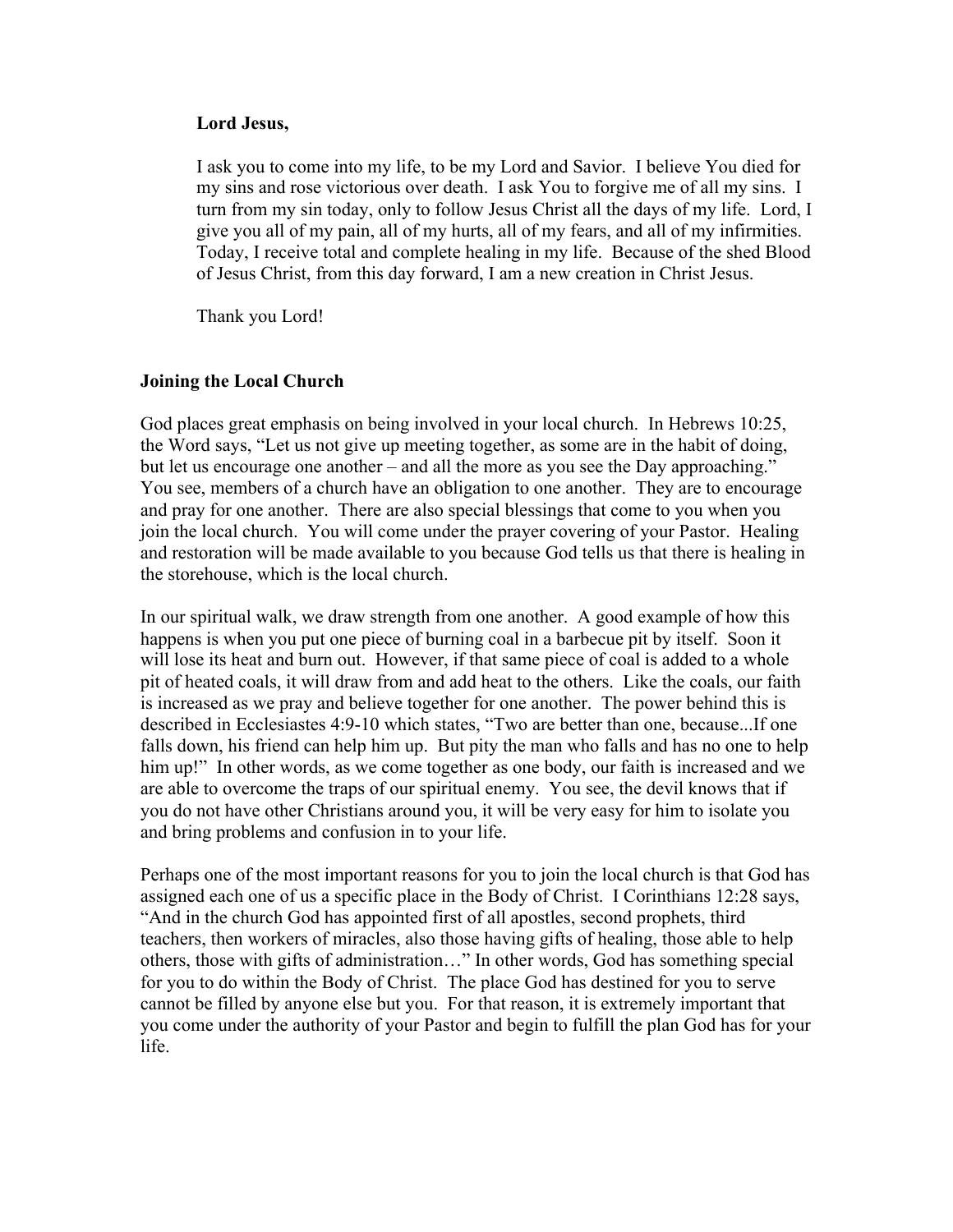If you have not found a local church home yet, we would be glad to have you join us for our live Sunday (9am) and Wednesday (7pm) services streamed live over the Internet, during your search.

# **Water Baptism**

Now that you have asked Jesus into your heart to be your Lord and Savior, you may be asking, "What do I do next?" Matthew 28:19 says, "Therefore go and make disciples of all nations, baptizing them in the name of the Father and of the Son and of the Holy Spirit." According to Matthew 28 and Acts 2:38, God's word tells all Christians that they should be water baptized. Water baptism is not a ritual, but is an outward sign to the world that you have made Jesus Christ, Lord of your life.

The Bible tells us that as we enter the water during baptism, we are identifying with Christ's death on the cross, His burial in the tomb, and His resurrection from the dead. As a result, when we go beneath the water, this signifies our sins being buried with Christ. When we rise from the water, this signifies that our old sin nature has been crucified and we now have a new godly nature.

# **Now, You Need the Power of the Holy Spirit**

Before the day of Pentecost, the disciples were afraid of persecution and death threats. When the power of the Holy Ghost fell on the day of Pentecost, common fisherman turned from being cowards to being world changers and history makers. After they received the baptism of the Holy Spirit, they were afraid of nothing. Prison did not scare the disciples, torture did not frighten them, and persecution just made them stronger.

You see, if you need a breakthrough in your life, you need the power of the Holy Spirit and a baptism of boldness. The Holy Spirit will give you strength that you do not have in the natural.

If you need this power in your life, all you have to do is ask. Luke 11:9-10 says, "So I say to you: Ask and it will be given to you; seek and you will find; knock and the door will be opened for you. For everyone who asks receives; he who seeks finds; and to him who knocks, the door will be opened."

The Bible also tells us that all of the following things happened to the disciples on the day of Pentecost. "Suddenly a sound like a blowing of a violent wind came from heaven and filled the whole house where they were sitting. They saw what seemed to be tongues of fire that separated and came to rest on each of them. All of them were filled with the Holy Spirit and began to speak in other tongues as the Spirit enabled them." (Acts 2:2-4). God is no respecter of persons. What He did for the disciples, He will do for you. Just as your salvation was a free gift from God, so is the infilling of the Holy Spirit. If you want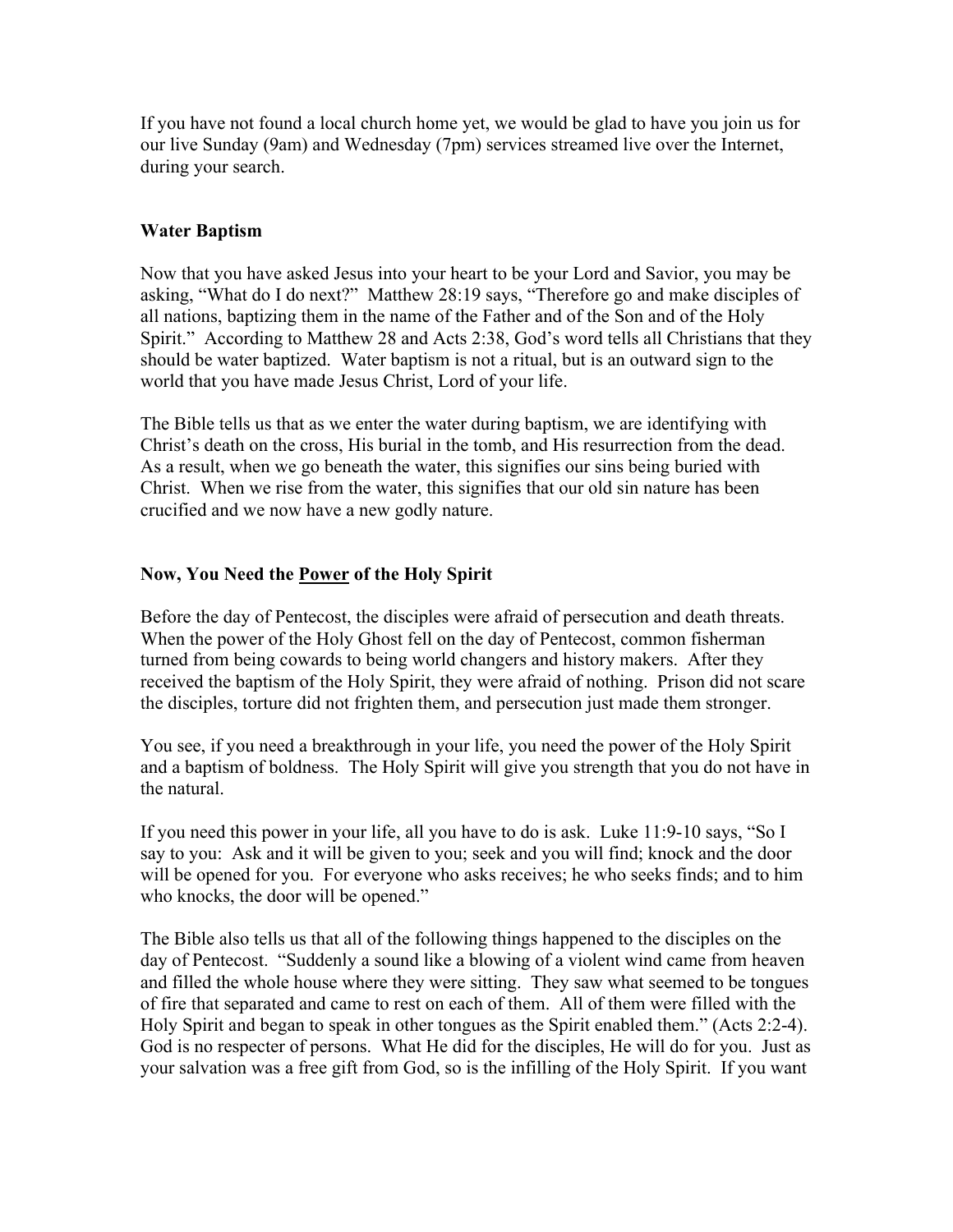this Power in your life, all you need to do is ask. Begin by following these four simple steps:

- **Step 1:** Praise Him. Begin by being thankful to the Lord for His goodness. Thank Him for His grace and mercy in your life.
- **Step 2:** Now pray this prayer:

*Heavenly Father, I thank you that I am born again and on my way to Heaven. I desire today to be filled with the power of the Holy Spirit. Luke 11:10 says, "For everyone who asks receives…" I ask You to fill me with the Spirit to overflowing.*

- **Step 3:** Now close your eyes and raise your hands to the Lord. This is simply a sign to the Lord that you surrender all to Him.
- **Step 4:** Open your mouth and speak out by faith. Say nothing in English. Your heavenly language will bubble up on the inside of you and come right out of your mouth. You must make the sounds and the Holy Spirit will form the words. Don't worry about what you are saying or anyone around you. Lock in with God. Give Him your tongue and give Him the breath in your body. Just open your mouth and begin to speak. Let it out. Don't worry about what it sounds like to you. Don't be ashamed, or embarrassed or timid. He's right there with you.

**\*\*If you prayed to receive the Holy Spirit and for some reason you did not receive, you must understand that there is nothing wrong with you. On occasion, some people need a little help. Please feel free to come to the alter at the conclusion of any church service and ask a minister to pray with you.**

### **If You Need Healing**

It is not God's will that you or your family suffer with disease or sickness. His word says in  $3<sup>rd</sup>$  John Chapter 2, "Dear friend, I pray that you may enjoy good health and that all may go well with you, even as your soul is getting along well." Healing is for today and it is for you! The devil wants you to believe that God brings sickness and disease to punish you, but that is a lie. God's word says in 1 Peter 2:24, "He himself bore our sins in his body on the tree, so that we might die to sins and live for righteousness; by his wounds you have been healed." In other words, when God sent Jesus, He also made provision for us to receive healing. So when sickness appears in your life, recognize that it is not of God and begin to speak God's word over your situation.

The following are some scriptures dealing with healing: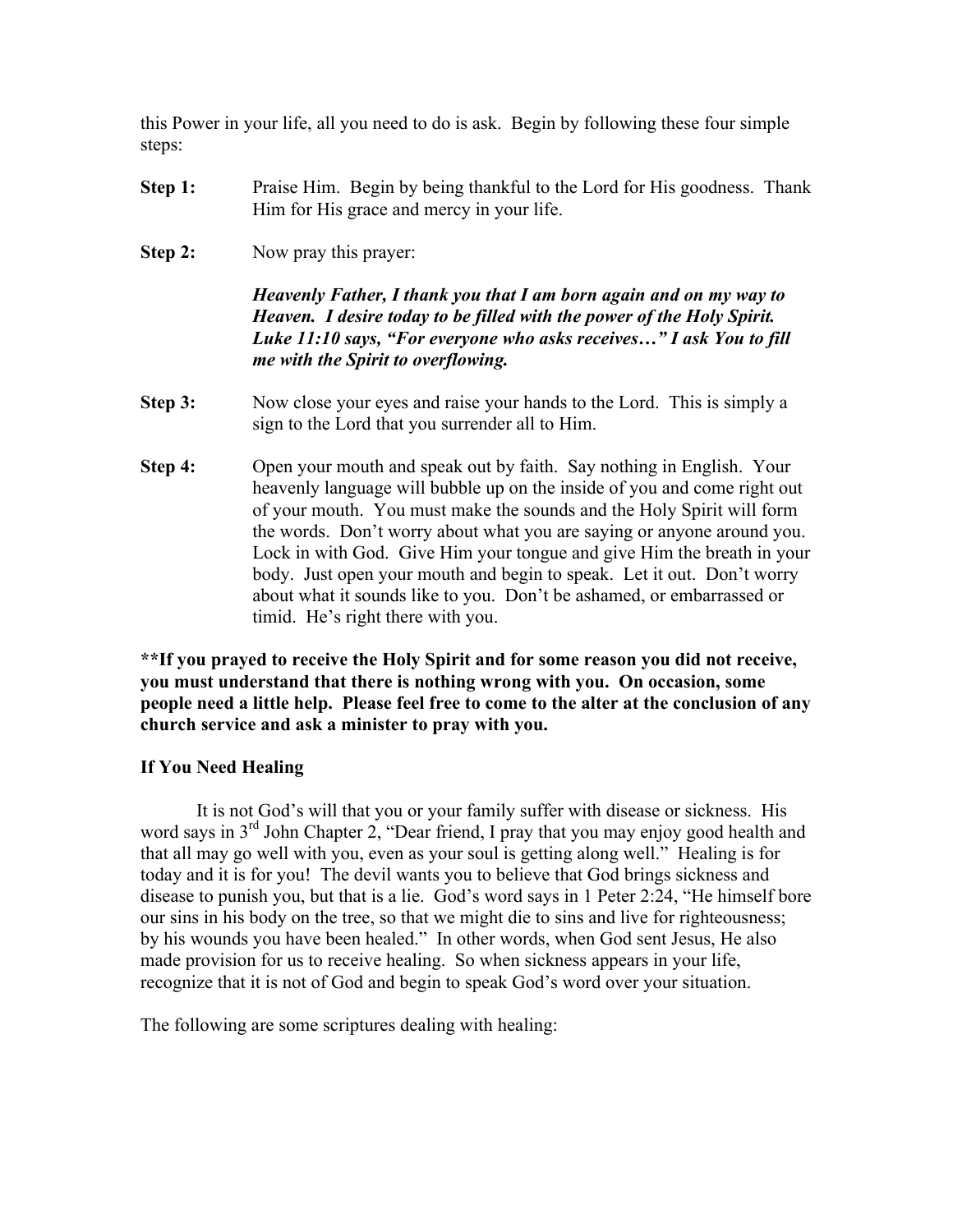**Proverbs 4:20-22:** "My son, pay attention to what I say; listen closely to my words. Do not let them out of your sight, keep them within your heart; for they are life to those who find them and health to a man's whole body."

**Mark 11:24:** "Therefore I tell you, whatever you ask for in prayer, believe that you have received it, and it will be yours."

**James 5:14:** "Is any one of you sick? He should call the elders of the church to pray over him and anoint him with oil in the name of the Lord."

**Psalms 103:2-3:** "Praise the LORD, O my soul, and forget not all his benefits; who forgives all your sins and heals all your diseases."

# **Don't Get Discouraged!**

If it looks as though your healing did not happen immediately when you prayed, do not get discouraged. Healing is already yours. Just continue to pray the healing scriptures. Remember, "trust in the LORD with all of your heart and lean not on your own understanding" (Proverbs 3:5). "So is my word that goes out from my mouth; it will not return to me empty, but will accomplish what I desire and achieve the purpose for which I sent it (Isaiah 55:11). In other words, your healing will be made visible because God's word says in the scriptures, "You are already healed!" (1 Peter 2:24)

### **Priorities for a Successful Start as a New Convert**

- 1. Make sure that you follow up your new commitment by finding yourself a good Bible-believing church. Experience the free-flowing power of God, which you so desperately need. "Let us not give up meeting together." If you haven't found a church that you feel comfortable attending yet, we would love to have you be a part of our eChurch via our live web stream.
- 2. Be baptized according to Scripture, which is commanded of Jesus to all new converts. (Mark 16:16; Acts 2:38; Acts 19:1-6)
- 3. Read your Bible each day so you can grow, receive direction, and be strengthened in your spirit. As you read the Word, you are allowing God to talk to you as well. (II Timothy 2:15; Psalms 119:11; Matthew 4:4)
- 4. Pray each day. Prayer is simply talking to God. Set aside time and find a quiet place where you can be alone with Him. It is important to be consistent. (Luke 11:1; James 5:16; Philippians 4:6-8)